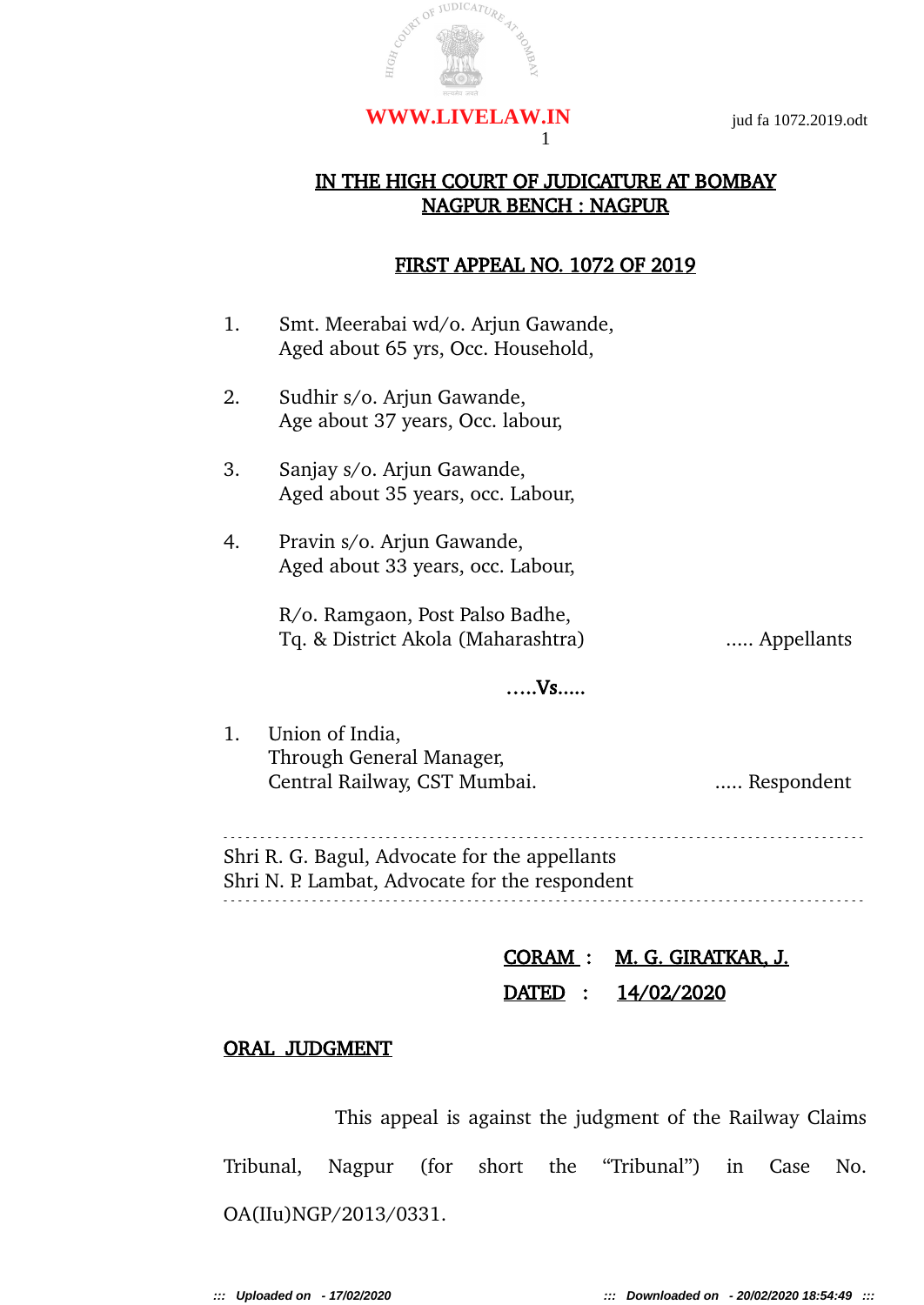

2. The facts of the present appeal can be summarized as under:

2

Deceased- Arjun Hiribhau Gawande purchased two Railway Tickets at Akola Railway Station to go to Murtizapur. One ticket was from Akola to Murtizapur and other ticket from Akola to Shegaon. When he was alighting the train at Railway Station Badnera, he fell down accidentally and died.

Legal heirs of the deceased filed claim petition before the Tribunal. The Tribunal rejected the claim on the ground that deceased purchased tickets from Akola to Murtizapur and Akola to Shegaon. Those tickets were of general train, but deceased boarded in a Kurla - Bhubaneshwar Express. Said train was not having any stoppage at Badnera and/or at Murtizapur. Therefore, deceased alighted at Railway Station Badnera where there was no any stoppage. He died due to his own negligence. Therefore, Railway is not liable to pay any compensation. Hence, the present appeal.

3. Heard Shri Bagul learned Advocate for the appellants. He has pointed out following judgments:

## 1. Union of India Vs. Prabhakaran Vijaya Kumar & Others, 2008(5) ALL MR 917,

2. Jameela & Ors. Vs. Union of India 2010 AIR (SC)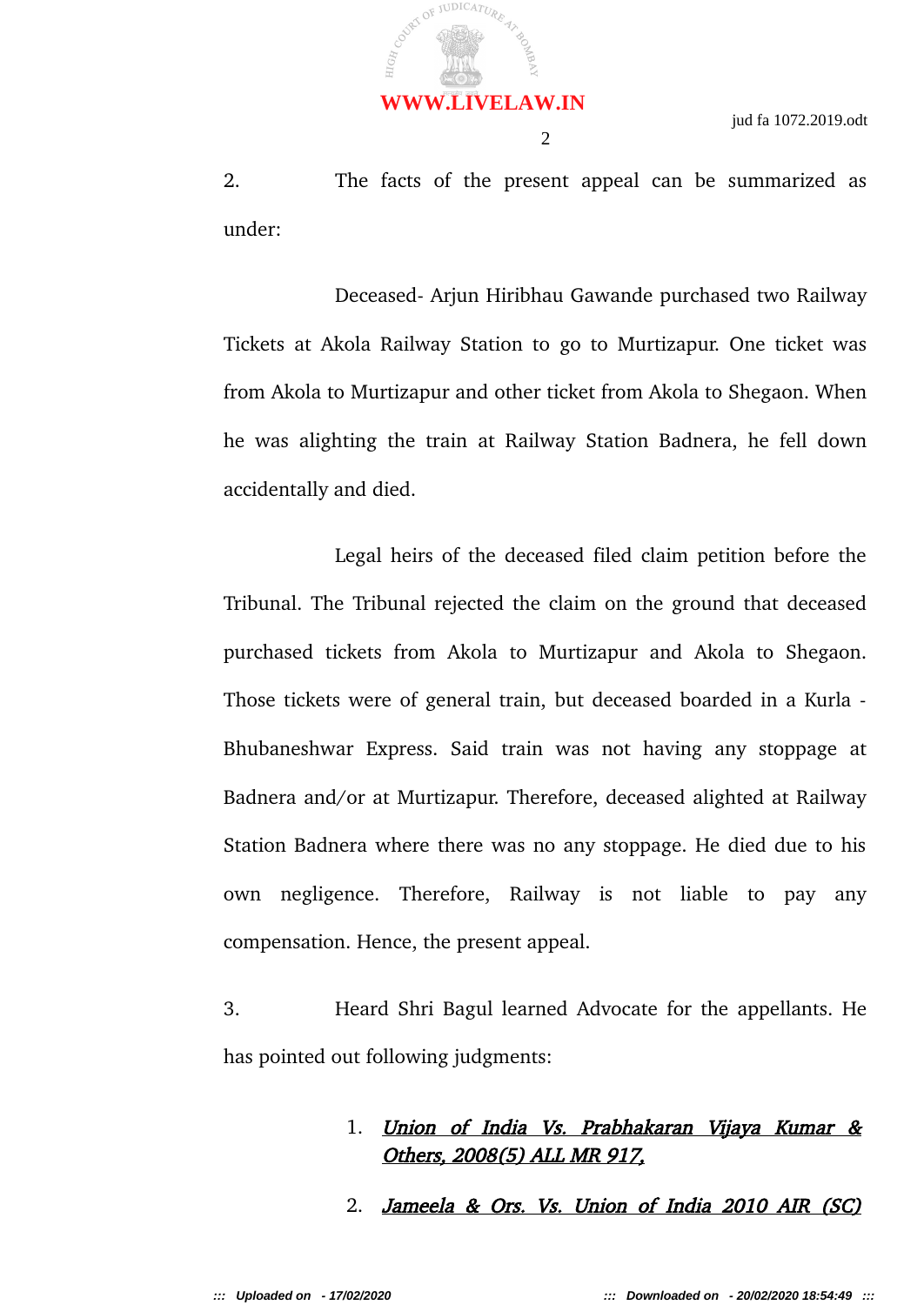#### 3705,

- 3. Union of India Vs. Rina Devi 2018 AIR (SC) 2362,
- 4. Union of India Vs. Anuradha and another 2014 ACJ 856

4. Learned Advocate Shri Lambat for the respondent has submitted that deceased was knowing that there was no any stoppage at Badnera and/or at Murtizapur. He intentionally purchased two tickets so that he may alight at Murtizapur or at Badnera. There was no any stoppage at Badnera even though deceased alighted at Badnera and, therefore, it was not untoward incident as defined under Section 123(c) of the Railways Act, 1989 (For short the "Act"). Learned Advocate has submitted that Railway has discharged its burden as per exceptions carved out under proviso (a) to (e) of Section 124A of the Act, and, therefore, railway is not liable to pay any compensation.

5. There is no dispute that deceased had purchased tickets at Railway Station, Akola and he boarded in a wrong train i.e. Kurla - Bhubaneshwar Express. There is no dispute that deceased died when he was alighting from running train at Badnera.

6. The Hon'ble Apex Court in the case of **Jameela & Ors. Vs. Union of India** reported in **2010 AIR (SC) 3705**, has held that: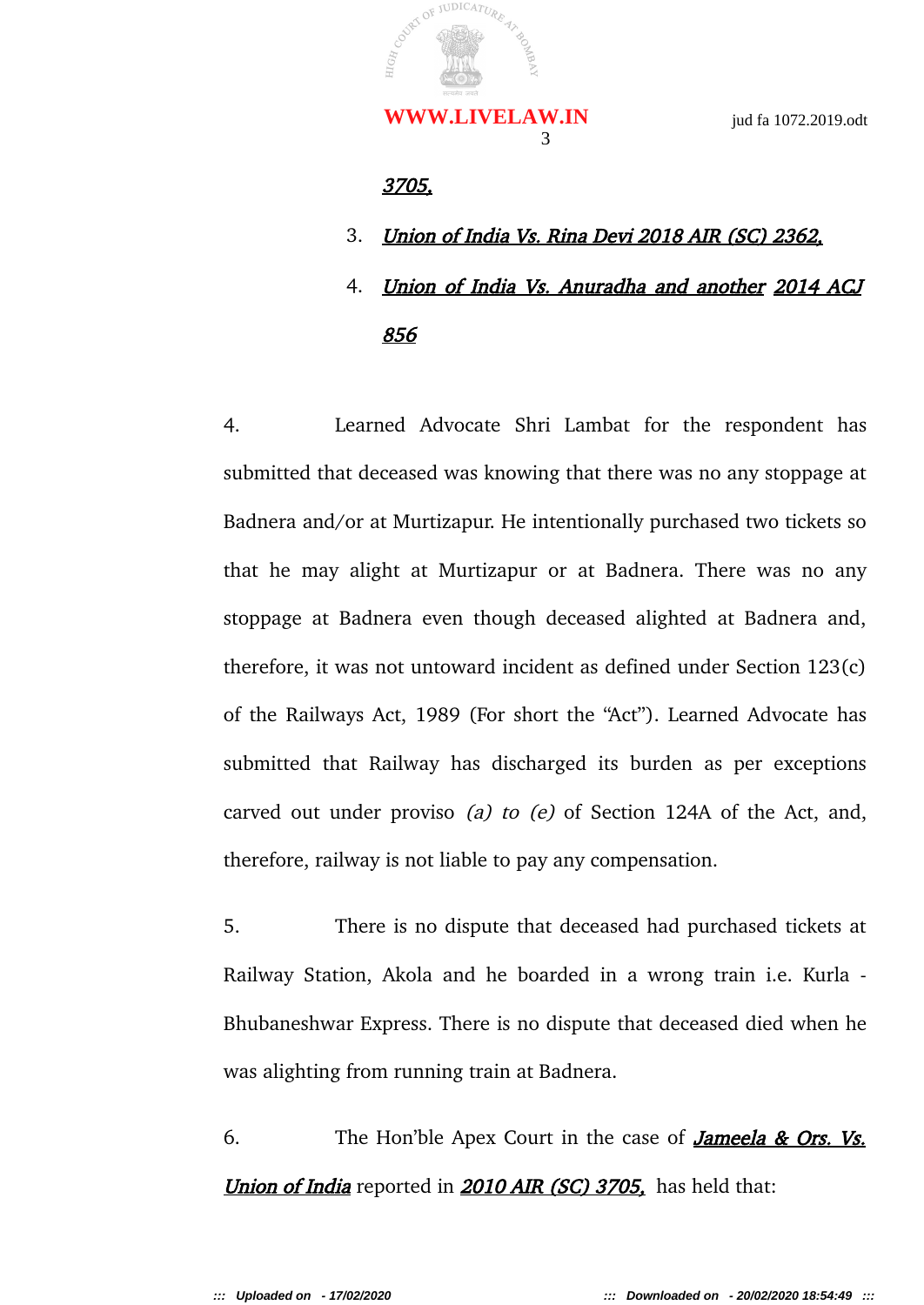## 4 **WWW.LIVELAW.IN**

"When deceased died while alighting the train due to his own negligence, it is not a criminal act and, therefore, Railway cannot deny it liability."

7. The Hon'ble Apex Court in the case of **Union of India Vs.** 

## Prabhakaran Vijaya Kumar & Others reported in 2008(5) ALL MR 917.

has held that:

"Section 124A of the Railways Act, 1989 casts strict liability on the Railway even the deceased died due to his own fault. Then also, Railway is liable to pay amount of compensation."

8. In the case of *Union of India Vs. Rina Devi* reported in

2018 AIR (SC) 2362, the Hon'ble Apex Court has held that:

"Death or injury in course of boarding or de-boarding train will be "untoward incident". Victim will be entitled to compensation and will not fall under proviso to Section 124A merely on plea of negligence of victim as contributing factor."

9. In the case of *Union of India Vs. Anuradha and another* 

reported in **2014 ACJ 856**, this Court has held that:

"Even the deceased boarded in a wrong train having a valid journey ticket and died while alighting the train that does not mean that he was not a bona fide passenger and on that ground claim cannot be rejected."

In view of the cited judgment, findings recorded by the